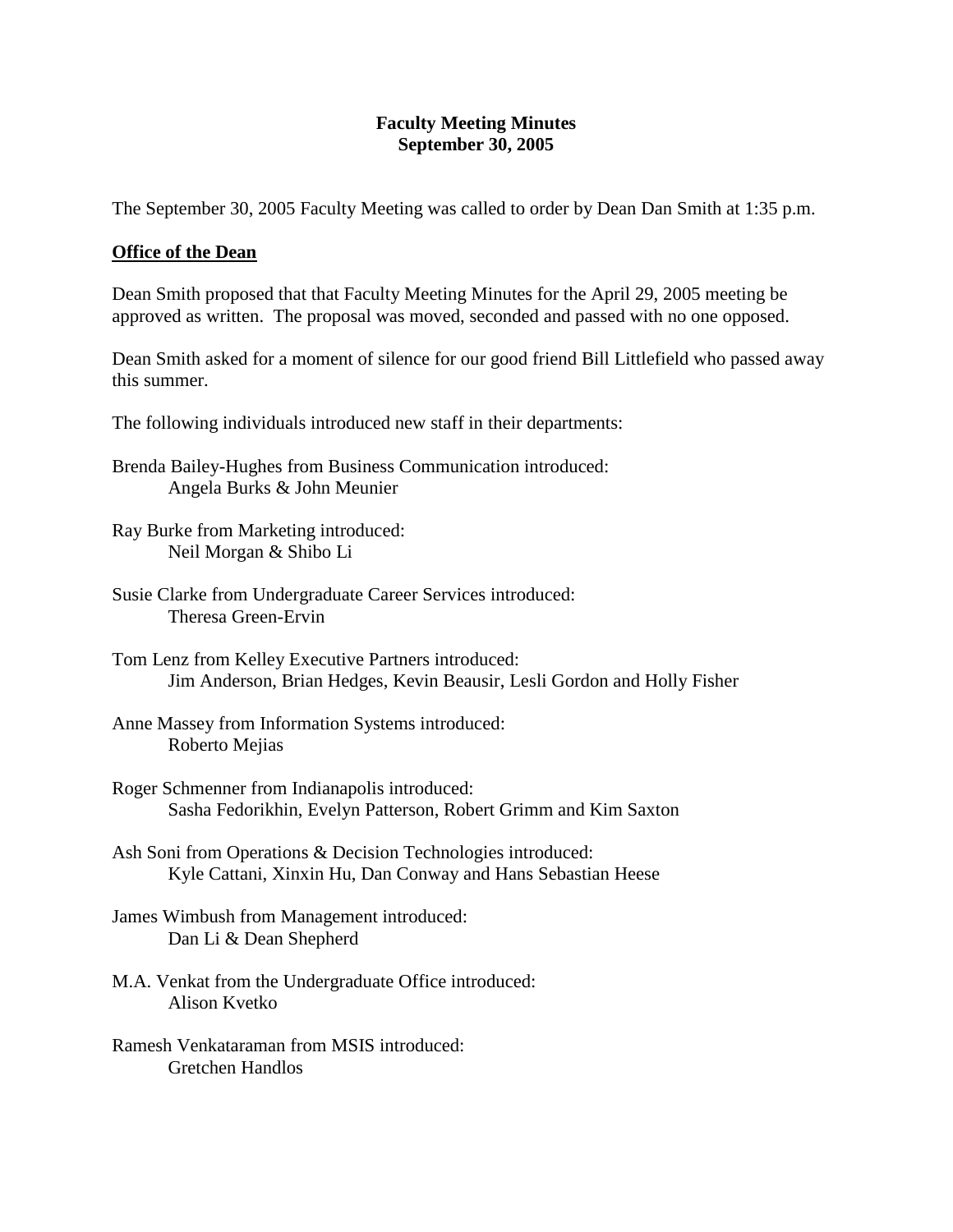John Maxwell from Business Economics & Public Policy introduced: Michael Rauh

- Greg Udell from Finance introduced: Jun Yang and Vijay Yerramilli
- Don Kuratko from JCEI introduced: Bob McDonald

Dean Smith made the following award presentations:

Teaching Awards: Panschar AI: Pete Salzarulo Panschar Lecturer/Clinical/Visitor: Sue Keenan Sauvain: Eric Richards

Innovative Teaching Awards Tom Bowers Ray Burke

# **Undergraduate Program**

M.A. Venkat announced that everything is going well in the Undergraduate Office. There are 330 direct admits and a total of 3,671 undergraduates. He announced these upcoming events: October 11 is the I-Core Knowledge Expansion day and November 4 the Business Law department is conducting an Ethics Workshop.

## **Doctoral Program**

Frank Acito announced that there is a total of 83 doctoral students with a current entering class of 14. They had a very good recruiting/placement year. They are currently working on a database collection and a fellowship for international studies.

## **MBA Program**

Idie Kesner announced that they are off to a great start and things are going well. There is 192 students in the entering class. 22% are women, 16% minorities and 35% international. Idie also announced that they have won their  $1<sup>st</sup>$  case competition of the year.

Action Item: Idie Kesner proposed approval of "I" course number on the Bloomington campus for the on-line enrollment option. The proposal was moved, seconded and passed with no one opposed.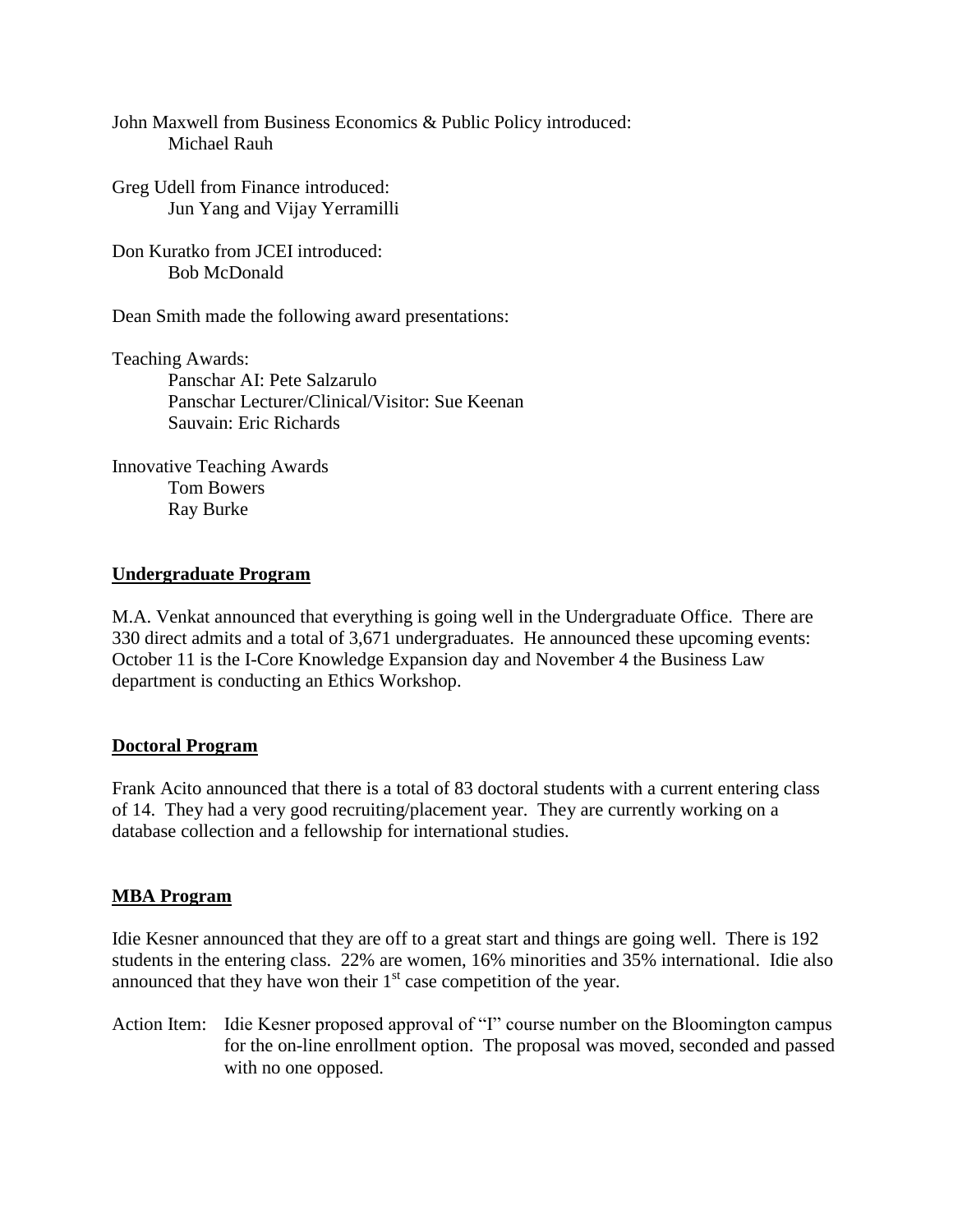- Action Item: Idie Kesner proposed to change the title of S520 from "Database Processing" to "Managing & Designing Database Systems". The proposal was moved, seconded and passed with no one opposed.
- Action Item: Idie Kesner made a proposal for a 3 year JD/MBA degree. The proposal was moved, seconded and after some discussion passed with no one opposed. Idie thanked the students and law school faculty who helped with this.

# **Systems & Accounting Graduate Program**

Dave Greene gave the following update on the accounting programs (MBA/a and MPA). Enrollment is up 10% this fall slowing from 30% last fall. 37% are female, 27% international and 44% Indiana residents. Placement continues to be strong with 95% of the MBA/a class being placed.

Ramesh gave the following update on the MSIS program. They have had a 35% growth with 55 incoming students. 80% male and 20% female. They had 100% placement of graduates and the reputation of the program has been firmly established.

# **Kelley Direct**

Rich Magjuka announced that everything is going well with the KD program. They have had a 10% growth in enrollment. Enrollment of females is up from 14% to 23%. Rich also announced that IEE has selected us to be education partners.

## **Indianapolis**

Roger Schmenner announced that they have a \$2.3 million fund balance. Enrollment in the evening MBA is steady with growth in the MPA and UG programs. Roger announced that they have just under 30,000 students on the IUPUI campus.

Action Item: Roger Schmenner proposed to change the title of G595 from "International Strategy for Growth and Production" to "Country Analysis and International Management". The proposal was moved, seconded and passed with no one opposed.

Dean Smith called on Jim Grandorf to give an update on United Way. Jim announced that they are getting ready to kick-off the campaign and that information will be sent out the week of October 3.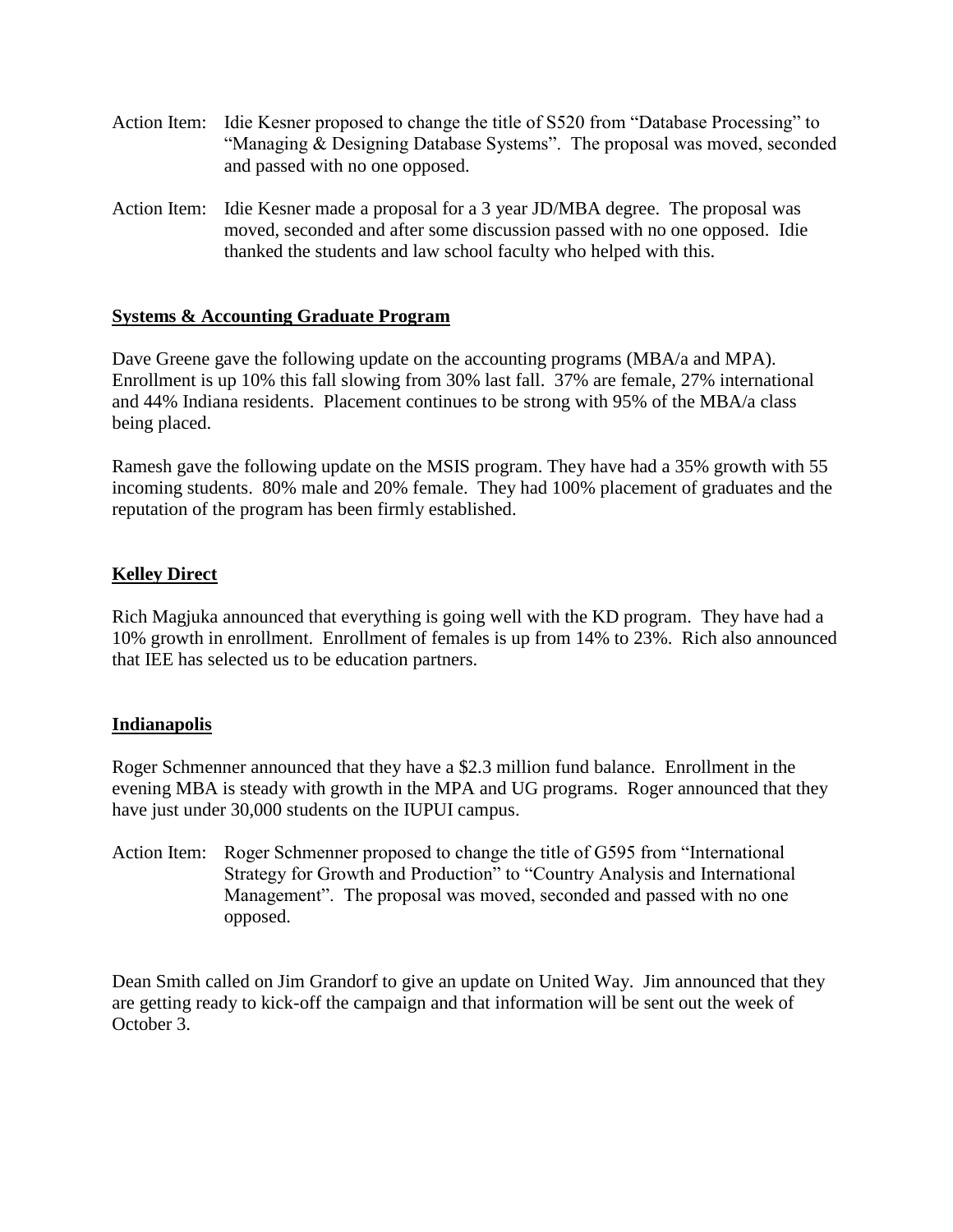Dean Smith announced the due to the efforts of the development office and IUF we were able to finalize the gift agreement with Mr. Godfrey for a \$25 million gift. The development office also worked with the foundation and have established a match agreement for the interest on this gift.

Dean Smith called on Tom Lenz to give a review of Kelley Executive Partners. Tom gave the following overview:

# Strategic Goals

Develop World-Class Executive Education Programs Build Kelley Brand Develop a National Reputation Within Three Years: Generate Revenues of \$6,000,000 Generate Profit of \$1,250,000 Increase Kelley Faculty Involvement Implement an Optimal Organization Structure

Update on Financial Performance

Kelley Business Education Networks Open Enrollment Courses A New Strategy: KBEN Networks Niche Open Enrollment Programs

Strategic Imperatives

Reach Strategic Goals Establish Kelley Business Education Network Innovation Develop a Global Strategy

Dean Smith gave the following overview of the School and initiatives for the coming year. (Slides attached).

- Financial report requested in August by Judy Palmer's office
- Several units on campus in financial deficit but the Board of Trustees thinks all other units have a surplus but the KSB
- Financial Overview for the KSB. Total Income \$47,652,190; Total Expenditures \$47,652,190
- Maintain summer research grants, KD & KEP support
- Summary Financial Stats
- So Where are We? Who are We?
- What can we become?
- What's between here and there?
- Major school-level objectives
- Improving our financial situation: near term; longer term
- Strategic Plans